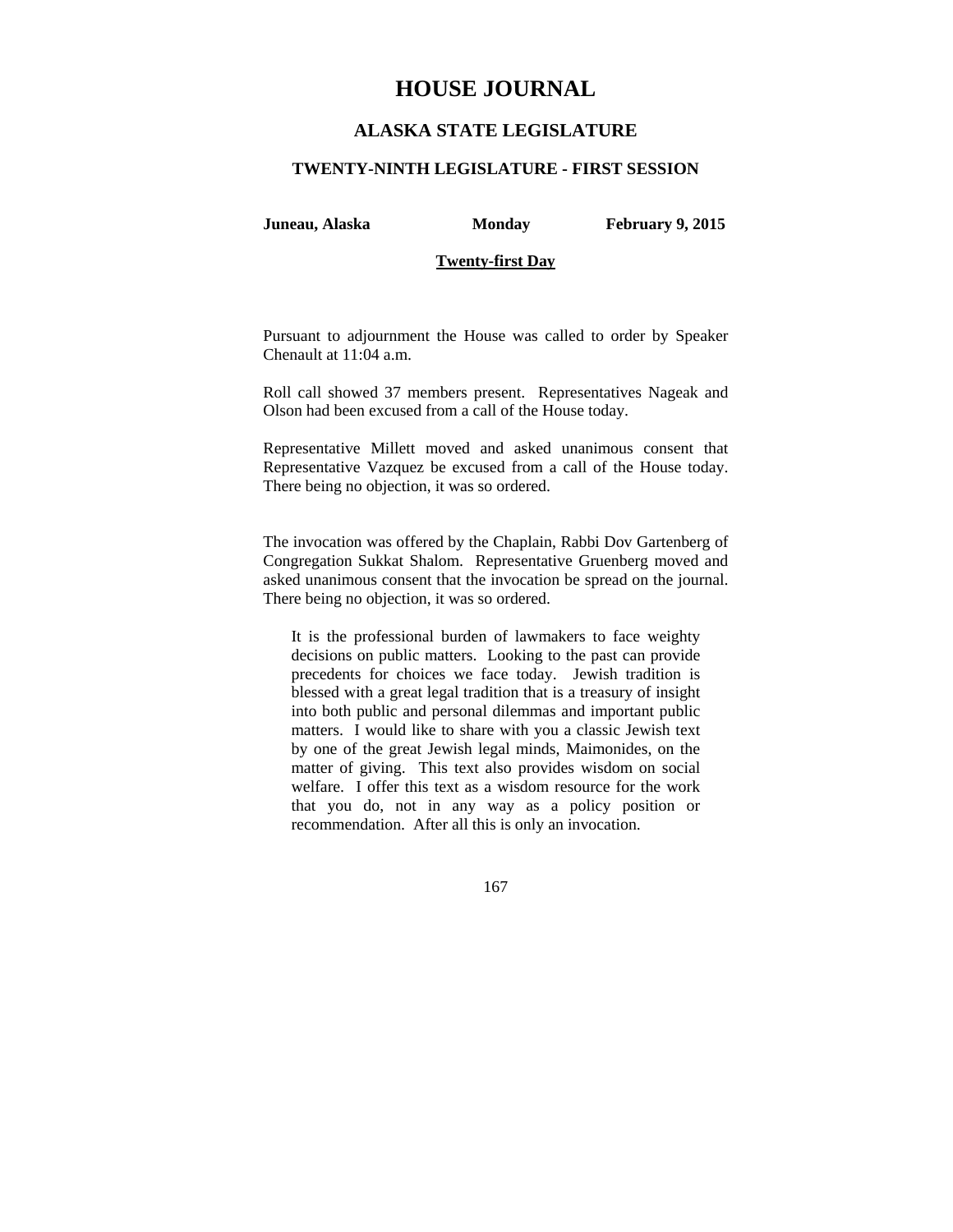Maimonides lists his Eight Levels of Giving, as written in the *Mishneh Torah, Hilkhot matanot aniyim* ("Laws about Giving to Poor People"), Chapter 10:7-14. I will start with the lowest level and end with what Maimonides viewed as the highest level of giving, in Hebrew known as tzedakah and loosely translated as charity.

1. Giving "in sadness" (giving out of pity): It is thought that Maimonides was referring to giving because of the sad feelings one might have in seeing people in need (as opposed to giving because it is a religious obligation). Other translations say "giving unwillingly."

- 2. Giving willingly, but inadequately.
- 3. Giving adequately after being asked.
- 4. Giving tzedakah before being asked.
- 5. Giving tzedakah publicly to an unknown recipient.
- 6. Giving tzedakah anonymously to a known recipient.

7. Giving tzedakah anonymously to an unknown recipient via a person (or public fund) which is trustworthy, wise, and can perform acts of tzedakah with your money in a most impeccable fashion.

8. Giving an interest-free loan to a person in need; forming a partnership with a person in need; giving a grant to a person in need; finding a job for a person in need; so long as that loan, grant, partnership, or job results in the person no longer living by relying upon others.

All forms of giving listed are legitimate with the law, but level eight is considered the ideal and the most effective form of giving. May this teaching inspire us in our efforts to come closest to the ideal in our actions on behalf of the citizens of this great state.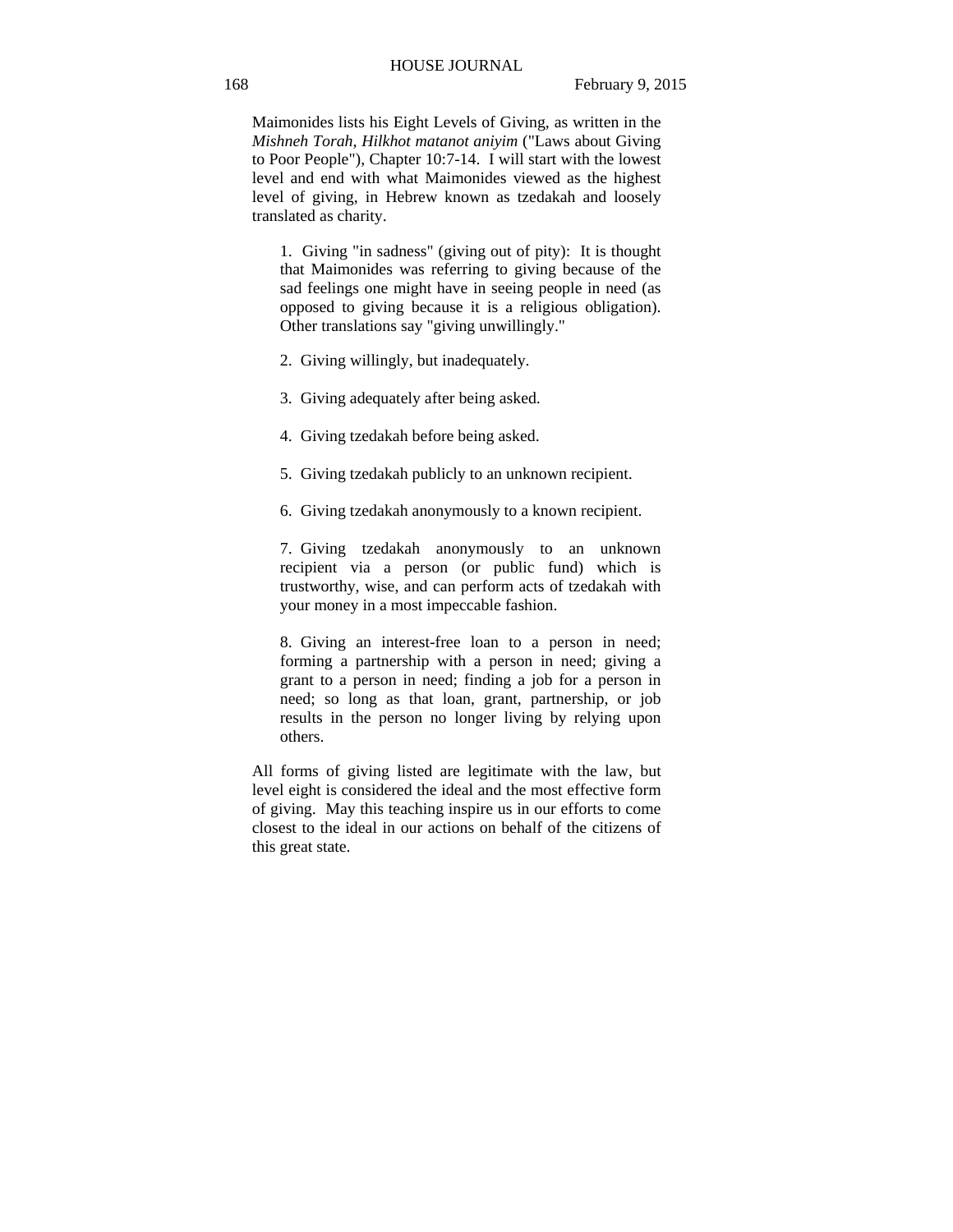The Pledge of Allegiance was led by Representative Gruenberg.

# **CERTIFICATION OF THE JOURNAL**

Representative Millett moved and asked unanimous consent that the journal for the 18th, 19th, and 20th legislative days be approved as certified by the Chief Clerk. There being no objection, it was so ordered.

**\* \* \* \* \*** 

Representative Seaton introduced Maria Kulikov, Guest Page, from Homer.

Representative Stutes introduced Mariah Arndt, Guest Page, from Kodiak.

#### **COMMUNICATIONS**

The following were received:

Alaska Energy Authority Renewable Energy Fund Status Report and Round VIII Recommendations January 2015 (as required by AS 42.45.045)

Dept. of Transportation & Public Facilities Alaska Airports and Aviation 2014 Annual Report

# **REPORTS OF STANDING COMMITTEES**

#### **HCR 2**

The Education Committee considered:

HOUSE CONCURRENT RESOLUTION NO. 2 Designating January 25 - 31, 2015, as Alaska School Choice Week.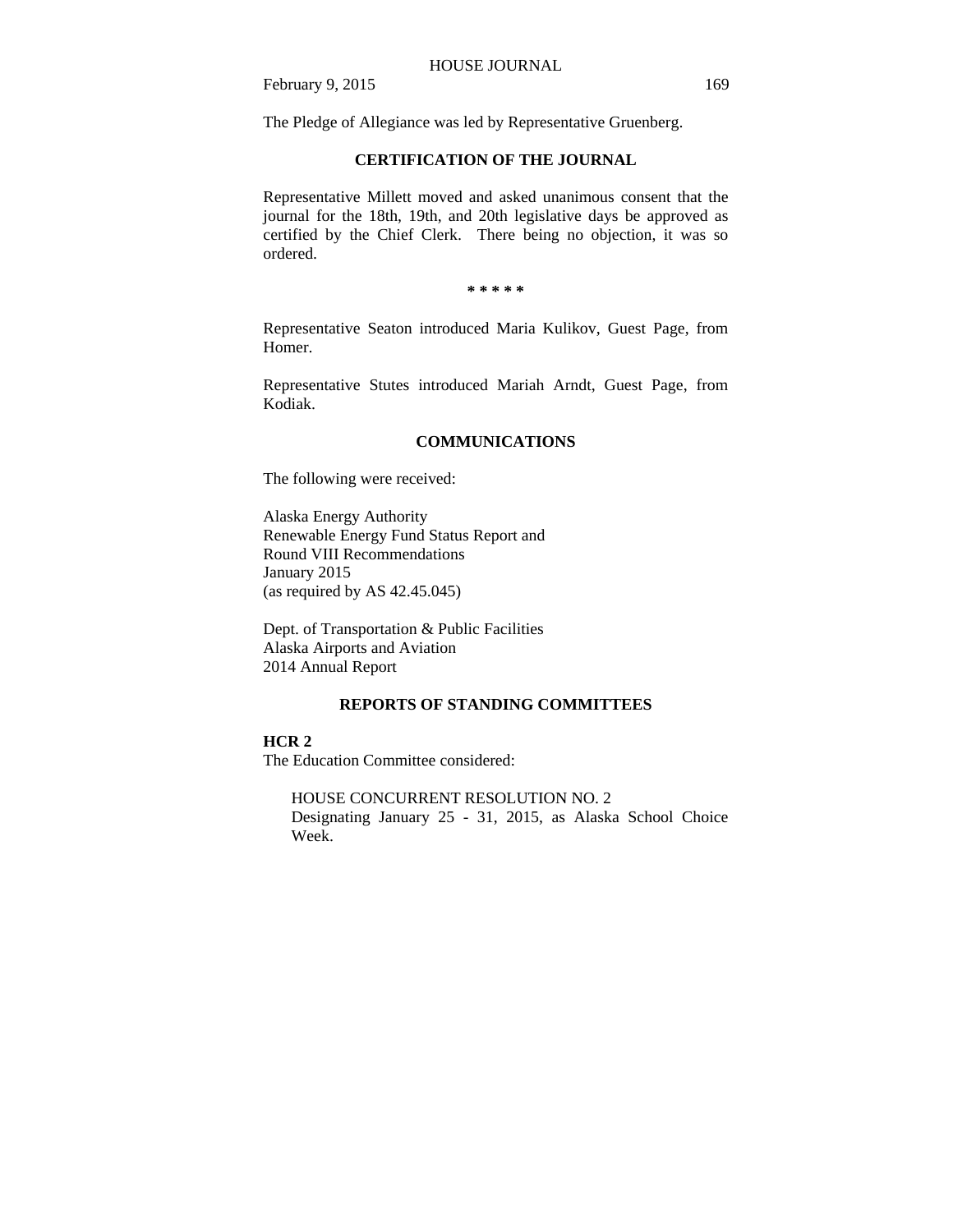and recommends it be replaced with:

CS FOR HOUSE CONCURRENT RESOLUTION NO. 2(EDC) Designating January 24 - 30, 2016, as Alaska School Choice Week.

The report was signed by Representative Keller, Chair, with the following individual recommendations:

Do pass (4): Kreiss-Tomkins, Drummond, Seaton, Keller

The following fiscal note(s) apply to CSHCR 2(EDC):

1. Zero, House Education Committee

HCR 2 was referred to the Rules Committee for placement on the calendar.

# **INTRODUCTION OF CITATIONS**

The following citations were introduced and referred to the Rules Committee for placement on the calendar:

Commemorating - Elizabeth Peratrovich Day, February 16, 2015 By Representatives Munoz, Kito; Senator Egan

Honoring - Christine Cunningham, 2014 Prois Award Recipient By Representative Olson; Senator Micciche

Honoring - Alaska Native Sisterhood, 100 Year Celebration By Representatives Munoz, Kito; Senator Egan

Honoring - John D. Squires, M.S., P.E. By Senator Giessel

In Memoriam - Lenora Fern Moore By Representative Ortiz; Senator Stedman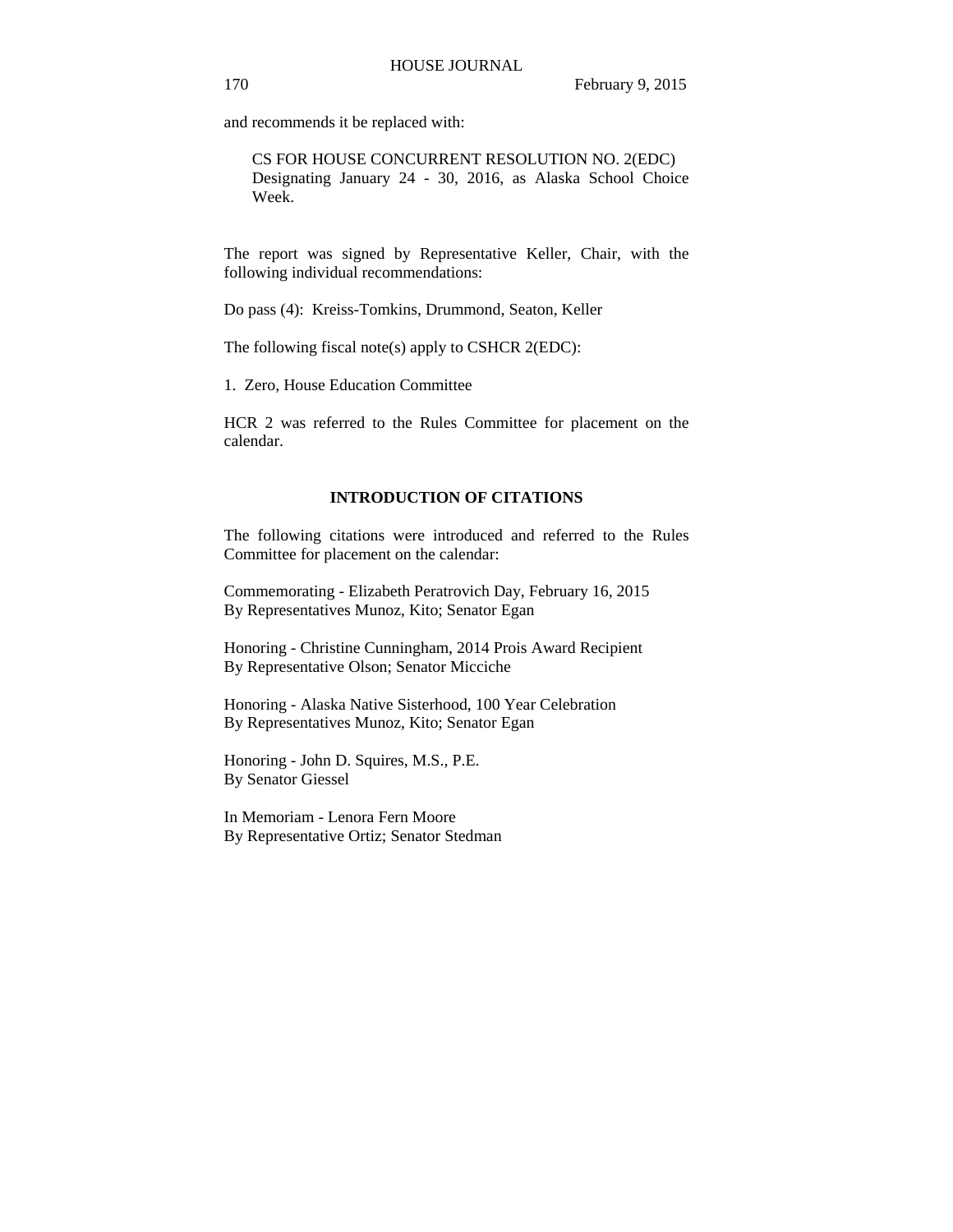# **INTRODUCTION, FIRST READING, AND REFERENCE OF HOUSE BILLS**

### **HB 99**

HOUSE BILL NO. 99 by Representatives DRUMMOND and Josephson, entitled:

"An Act relating to the voluntary termination of life by terminally ill individuals; and providing for an effective date."

was read the first time and referred to the Health & Social Services and Judiciary Committees.

#### **HB 100**

HOUSE BILL NO. 100 by Representatives CHENAULT and Olson, entitled:

"An Act establishing a credit against the net income tax for an instate processing facility that manufactures urea or ammonia; and providing for an effective date."

was read the first time and referred to the Resources and Finance **Committees** 

# **CONSIDERATION OF THE DAILY CALENDAR**

### **SECOND READING OF HOUSE BILLS**

# **HB 4**

The following was read the second time:

HOUSE BILL NO. 4 "An Act relating to automated external defibrillators."

with the: Journal Page

| <b>JUD RPT 4DP 1NR</b> | 154 |
|------------------------|-----|
| FN1: ZERO(LAW)         | 154 |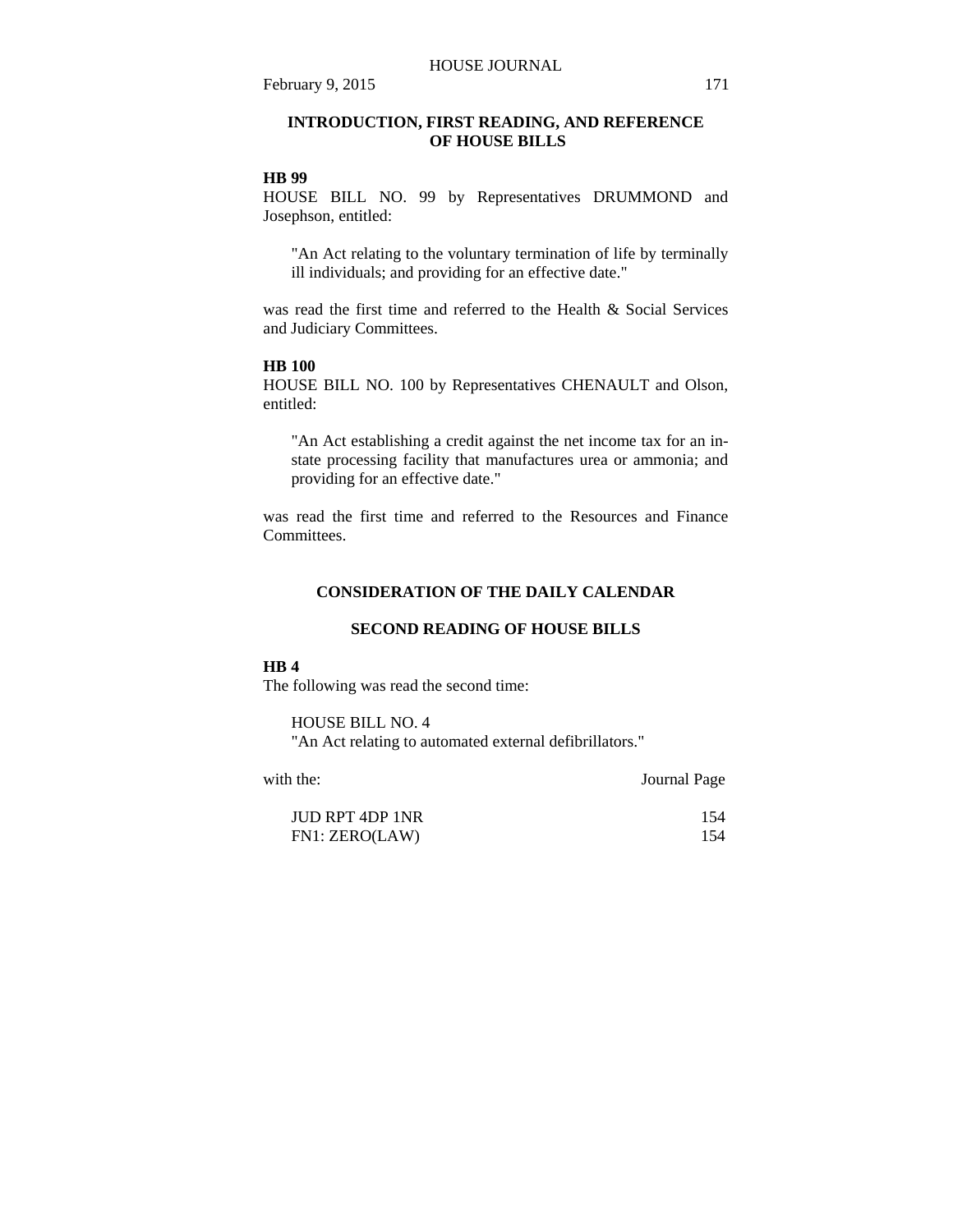Representative Millett moved and asked unanimous consent that HB 4 be considered engrossed, advanced to third reading, and placed on final passage.

There was objection.

HB 4 will advance to third reading on the February 11, 2015, calendar.

# **THIRD READING OF HOUSE RESOLUTIONS**

### **HJR 9**

The following, which was held from the February 6, 2015, calendar (page 159), was read the third time:

### HOUSE JOINT RESOLUTION NO. 9

Urging the United States Congress to pass legislation to open the coastal plain of the Arctic National Wildlife Refuge to oil and gas development; urging the United States Department of the Interior to recognize the private property rights of owners of land in and adjacent to the Arctic National Wildlife Refuge; relating to oil and gas exploration, development, production, and royalties; and relating to renewable and alternative energy technologies.

The question being: "Shall HJR 9 pass the House?" The roll was taken with the following result:

HJR 9 Third Reading Final Passage

# **YEAS: 36 NAYS: 0 EXCUSED: 3 ABSENT: 1**

Yeas: Chenault, Claman, Colver, Drummond, Edgmon, Foster, Gara, Gattis, Gruenberg, Guttenberg, Hawker, Herron, Hughes, Johnson, Josephson, Kawasaki, Keller, Kito, Kreiss-Tomkins, LeDoux, Lynn, Millett, Munoz, Ortiz, Pruitt, Reinbold, Saddler, Seaton, Stutes, Talerico, Tarr, Thompson, Tilton, Tuck, Wilson, Wool

Excused: Nageak, Olson, Vazquez

Absent: Neuman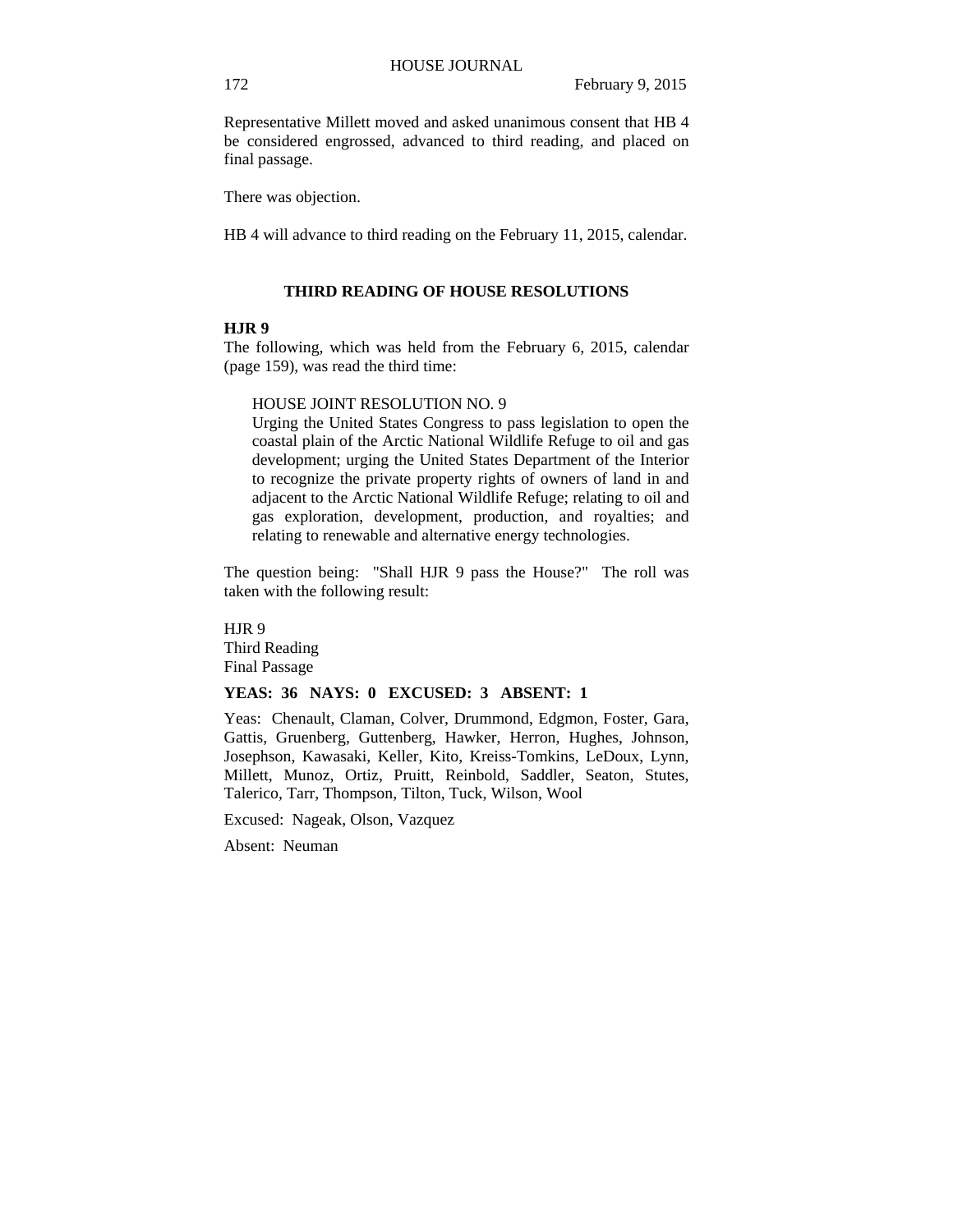# **LEGISLATIVE CITATIONS**

Representative Millett moved and asked unanimous consent that the House approve the citations on the calendar. There being no objection, the following citations were approved and sent to enrolling:

Honoring - Elizabeth Howard

By Senator Stedman; Representatives Chenault, Claman, Colver, Drummond, Edgmon, Foster, Gara, Gattis, Gruenberg, Guttenberg, Hawker, Herron, Hughes, Johnson, Josephson, Kawasaki, Keller, Kito, Kreiss-Tomkins, LeDoux, Lynn, Millett, Munoz, Nageak, Neuman, Olson, Ortiz, Pruitt, Reinbold, Saddler, Seaton, Stutes, Talerico, Tarr, Thompson, Tilton, Tuck, Vazquez, Wilson, Wool

In Memoriam - Patricia Ann Roppel

By Senator Stedman; Representatives Chenault, Claman, Colver, Drummond, Edgmon, Foster, Gara, Gattis, Gruenberg, Guttenberg, Hawker, Herron, Hughes, Johnson, Josephson, Kawasaki, Keller, Kito, Kreiss-Tomkins, LeDoux, Lynn, Millett, Munoz, Nageak, Neuman, Olson, Ortiz, Pruitt, Reinbold, Saddler, Seaton, Stutes, Talerico, Tarr, Thompson, Tilton, Tuck, Vazquez, Wilson, Wool

#### **UNFINISHED BUSINESS**

Representative Millett moved and asked unanimous consent that the following members be excused from a call of the House. There being no objection, the members were excused as noted:

Representative Vazquez – from noon, February 9 to 11:59 p.m., February 15

Representative Thompson – from 11:30 a.m., February 13 to 10:30 a.m., February 16

Representative LeDoux – from 6:00 a.m., February 12 to 10:30 a.m., February 15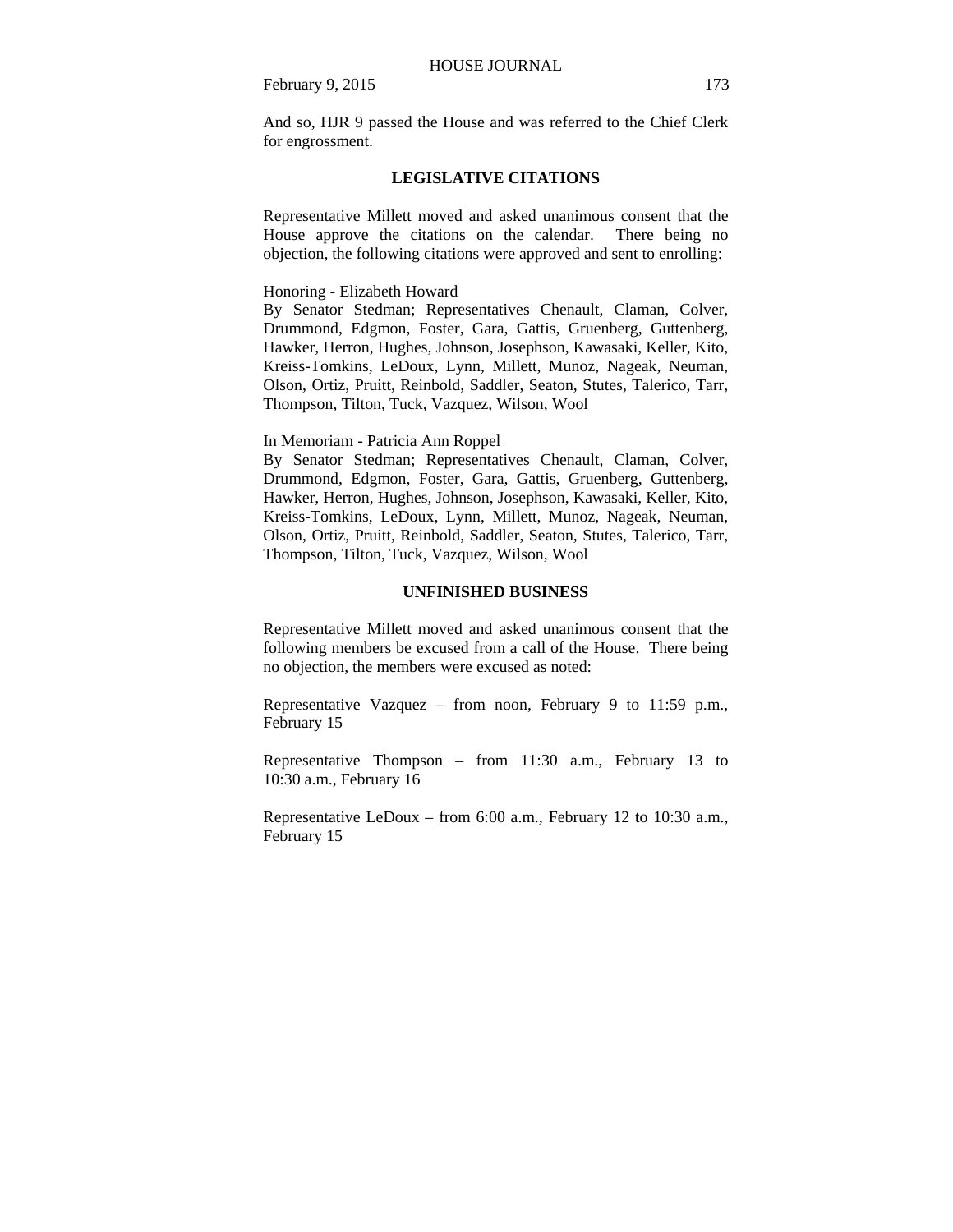Representative Edgmon – from 6:30 p.m., February 12 to 10:30 p.m., February 15

Representative Kawasaki – from noon, February 13 to 10:30 p.m., February 15

Representative Herron – from noon, February 16 to 10:00 a.m., February 18

Representative Millett – from: noon, February 13 to 10:30 p.m., February 15 noon, February 16 to 10:45 a.m., February 18

Representative Johnson – from 11:30 a.m., February 16 to 10:15 a.m., February 18

Representative Nageak – from 8:00 a.m., February 15 to 11:00 a.m., February 18

Representative Wilson – from noon, February 13 to 10:30 p.m., February 15

### **HCR 1**

Representative Kreiss-Tomkins added his name as cosponsor to:

HOUSE CONCURRENT RESOLUTION NO. 1

Urging the Governor to acknowledge officially the sovereignty of Alaska tribal governments, to create clear and consistent policies for increased state collaboration and partnership with tribes, and to direct the attorney general to conduct a complete review of the state's litigation against Alaska Native tribes; urging the Governor to acknowledge the inherent criminal jurisdiction of Alaska tribal governments over tribal members within the boundaries of their villages; urging the Governor to cooperate with tribes' efforts to transfer Native land to trust; and urging the Governor to support multilateral negotiations between tribal governments, nontribal municipalities, and the state government to delineate clearly tribal geographical jurisdictions.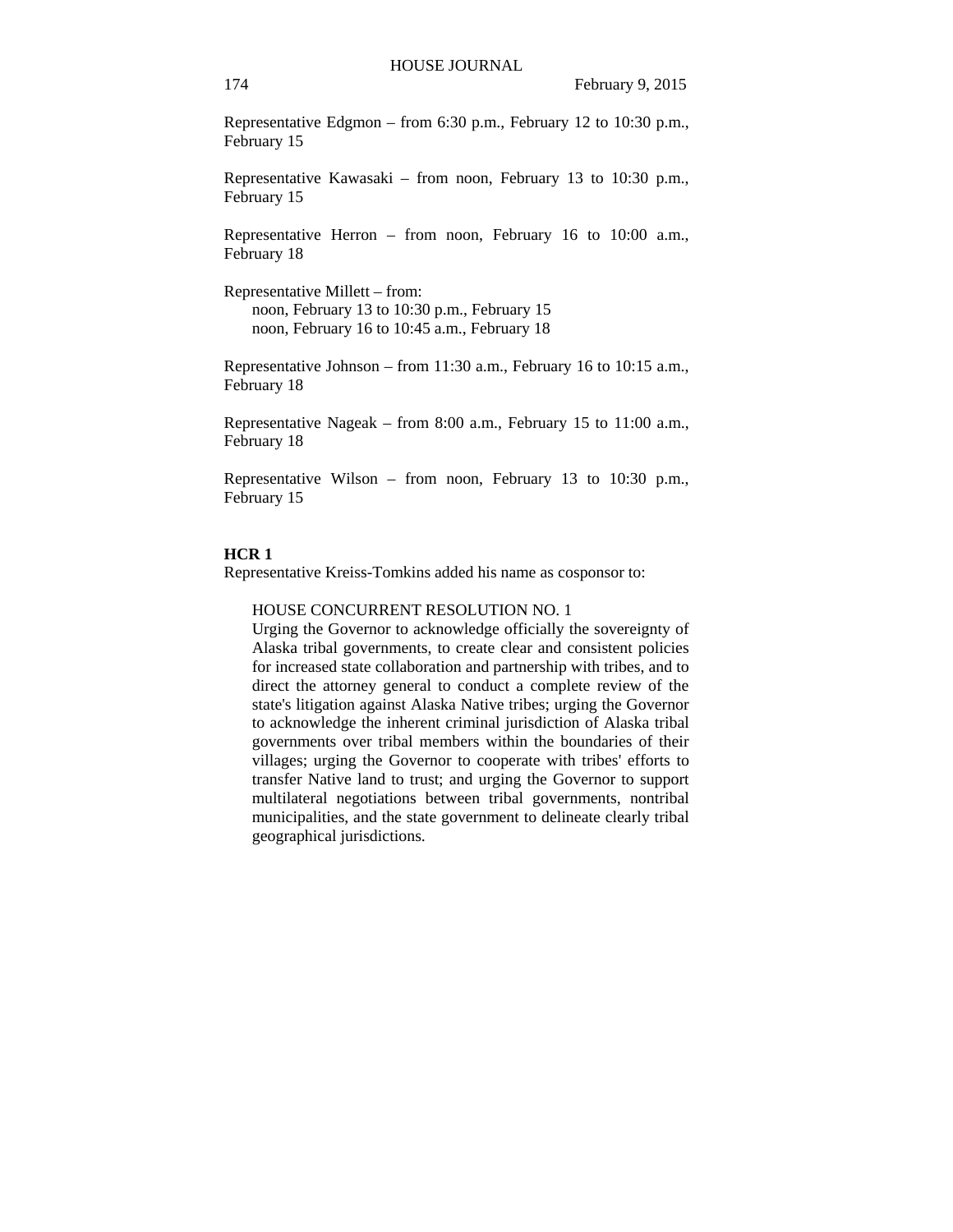#### **HJR 7**

Representative Johnson added his name as cosponsor to:

# HOUSE JOINT RESOLUTION NO. 7

Opposing the proposed designation of an Aleutian Islands National Marine Sanctuary.

### **HJR 9**

Representative Tilton added her name as cosponsor to:

# HOUSE JOINT RESOLUTION NO. 9

Urging the United States Congress to pass legislation to open the coastal plain of the Arctic National Wildlife Refuge to oil and gas development; urging the United States Department of the Interior to recognize the private property rights of owners of land in and adjacent to the Arctic National Wildlife Refuge; relating to oil and gas exploration, development, production, and royalties; and relating to renewable and alternative energy technologies.

# **HJR 13**

Representatives Lynn and LeDoux added their names as cosponsors to:

#### HOUSE JOINT RESOLUTION NO. 13

Urging the United States Department of the Army to maintain the current level of its combat-capable structure in the state and not to take structural realignment actions with regard to Fort Wainwright and Joint Base Elmendorf-Richardson.

# **HB 4**

Representative Tilton added her name as cosponsor to:

#### HOUSE BILL NO. 4

"An Act relating to automated external defibrillators."

# **ENGROSSMENT**

### **HJR 9**

HJR 9 was engrossed, signed by the Speaker and Chief Clerk, and transmitted to the Senate for consideration.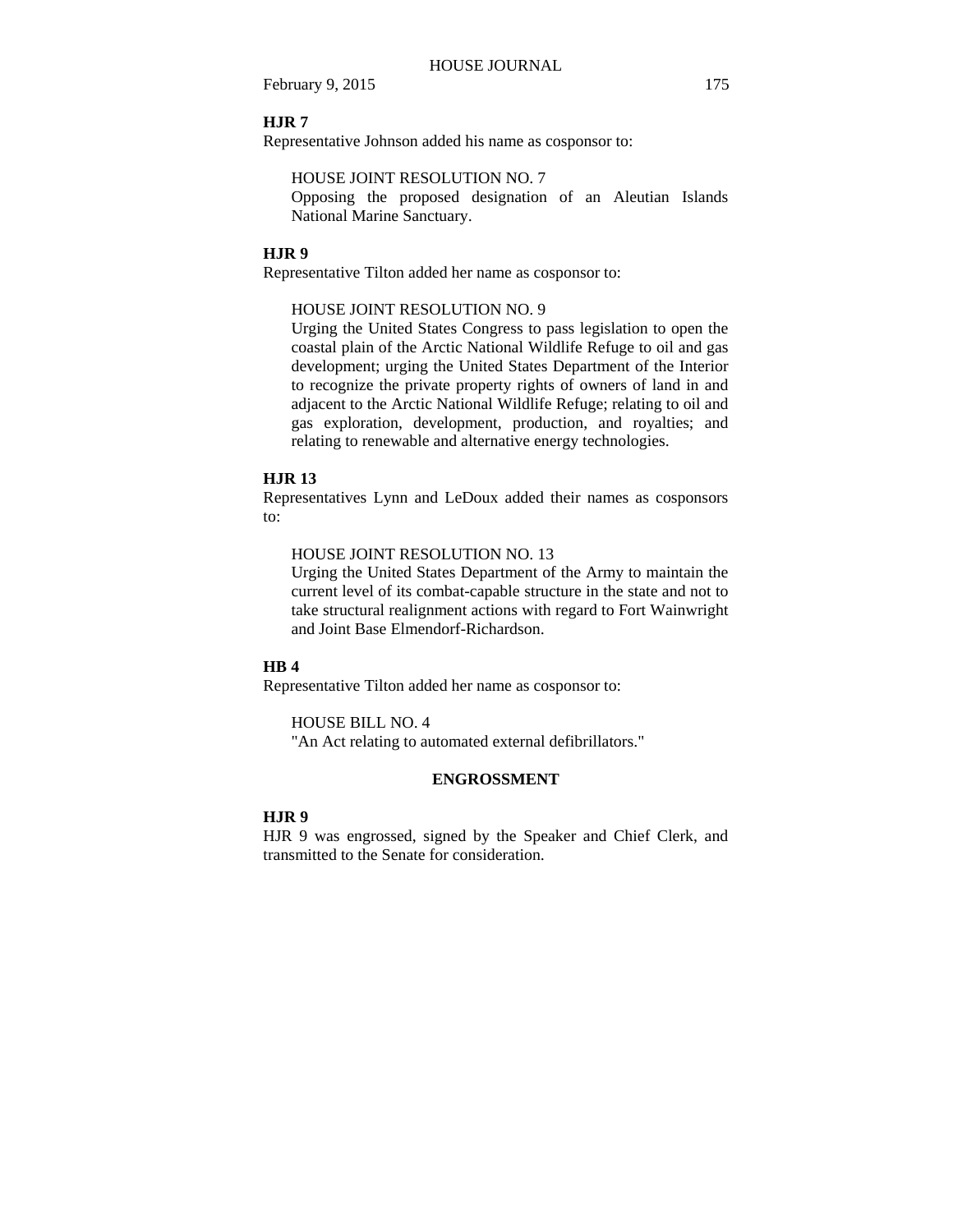# **ANNOUNCEMENTS**

House committee schedules are published under separate cover.

The following meeting today was changed:

Judiciary Committee CANCELED

# **ADJOURNMENT**

Representative Millett moved and asked unanimous consent that the House adjourn until 10:30 a.m., February 11, 2015. There being no objection, the House adjourned at 11:50 a.m.

> Suzi Lowell Chief Clerk